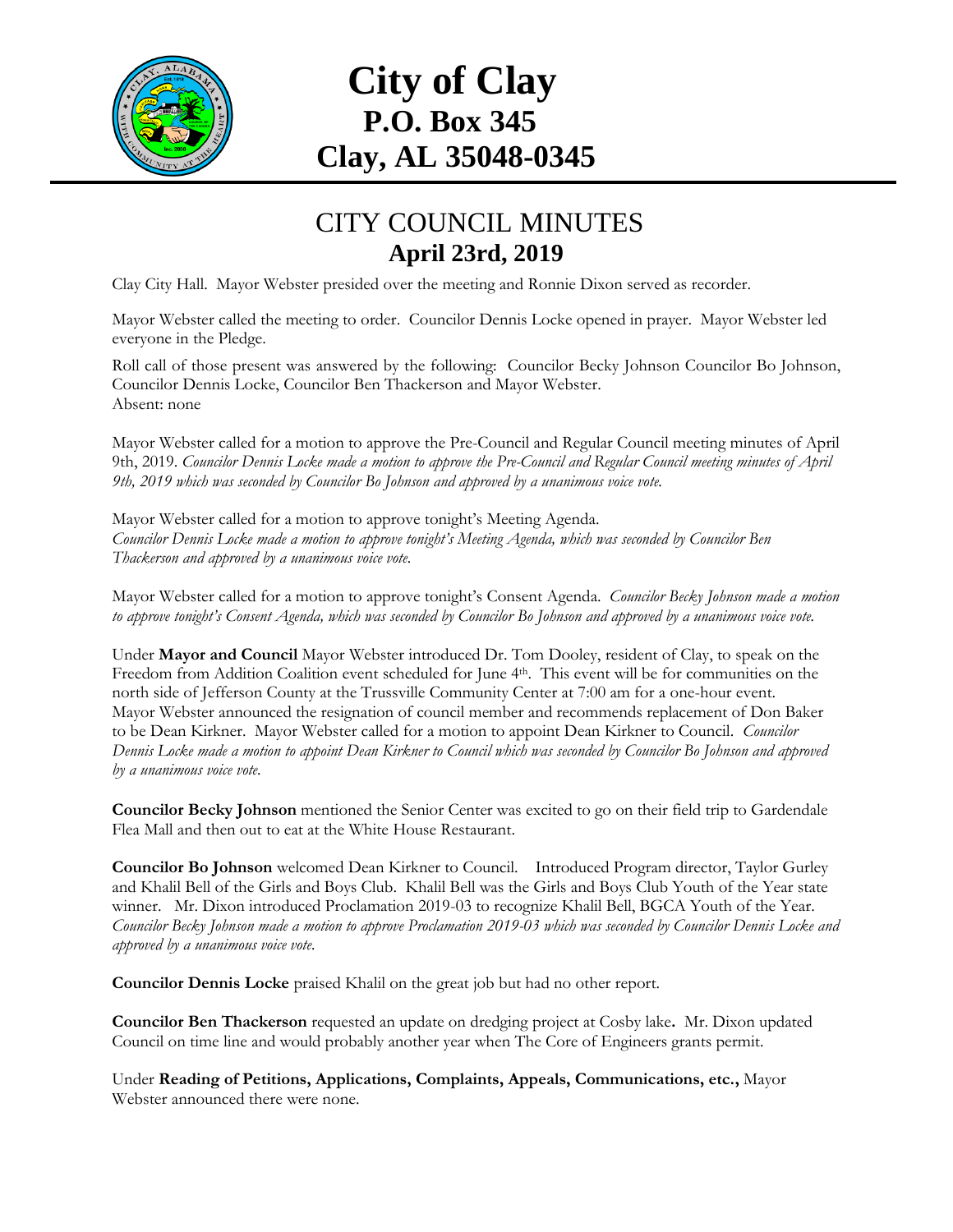

## **CITY OF CLAY CITY COUNCIL MINUTES April 23rd, 2019**

Under the **City Manager's report,** Mr. Dixon reported the account balances in the General Fund = \$270,847.41; Contractors Bond = \$151,996.80; Capital Improvement Fund = \$371,994.57; 4 & 5 Cent Gasoline Fund = \$77,249.04; 7 Cent Gasoline Fund = \$48,493.42; Building Fund = \$600,000.00; Paving Supplement Fund = \$260,357.05; Contingency Fund = \$1,100,000.00; BBT Fund= \$10,205.36; Ballpark Registration Income=29,265.20; and Ballpark Sports Expense = (34,138.02).

#### **Under Public Hearings**

Mr. Dixon introduced 2019-05 a Resolution Authorizing the Elimination of a Nuisance upon Private Properties: 5530 San Marcos and 7501 Stoneycreek Drive. There was no one to speak for or against 5530 San Marcos . Property located at 7501 Stoneycreek Drive. Part Owner of property, Mrs. Shirley Norris of 7220 Weems Road was present to speak for the property and said the property is being remodeled. Mr. Dixon explained to Ms. Norris that no one can be living at the location with no utilities. Mrs. Norris will have to obtain a building permit to remodel and electricity and plumbing permits. Present to speak against: Nelson Baker of 7500 Stoneycreek Drive complained of no remodeling update, running a business out of the house and erosion on the property which effected his property drive way. City Attorney Alan Summers suggested that Council act on the resolution.

Mr. Dixon re-introduced Z-2019-02 to rezone Highland Green Sector 3 from Residential medium density to Residential High density. This comes from unanimous approval from Planning and Zoning.

Present to speak for the rezoning was developer Alan Jones. Waiting on Jefferson County Health department design approval.

Present to speak against the rezoning:

Michelle Johnson of 8010 Waterford Drive in Highland Green voiced concern about property values.

Ken Garner of 7732 Clayton Cove Parkway claims he did not receive a notice of this issue. Not sure of the caliber of existing homes. Road not large enough. Mr. Dixon explained the procedure of notification within 500 feet.

Rod Jackson of 7747 Clayton Cove Parkway claims he did not receive notification. He would like minimum 2000 square feet. Mayor Webster explained the lot size is smaller not the house with the re-zoning. The homes will be four-sided brick and will be well built homes. Property values will not be affected, Garden homes are not used as comparable in the real estate market.

Shelia Gray of 8097 McIntyre Road. The Home Owners Association will be nice to have but it does not reduce crime. Ms. Gray questioned if there was a regulation that requires a P&Z member that votes yes, are they required to vote yes in the Council meeting. Mayor Webster explained there is no requirement to vote the same.

End public hearing.